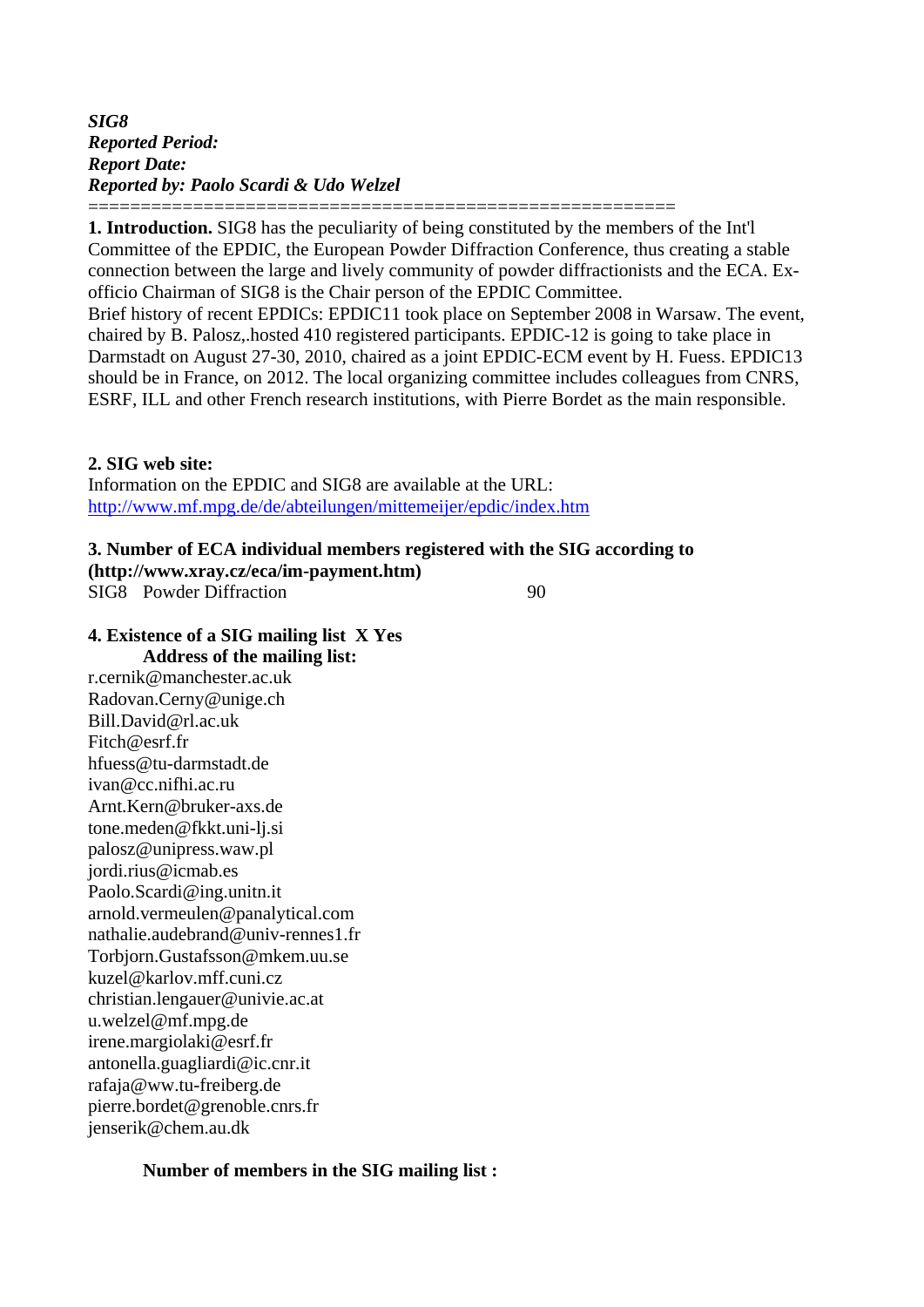Besides the list of emails provided above, which is the list of the addresses of the members of the committee, what we might consider in a broad sense the ''SIG mailing list'', is the list of participants to EPDICs. This list has a varying composition and number of members, around 400 people.

## **5. Approximate total number of researchers involved in the SIG (please indicate the basis for the estimate)**

Based on the number of participant in the past 4-5 editions of the EPDIC, the overall community should be around 400 researchers

# **6. List of MS organized by the SIG at the last ECM**

## **7. Prizes sponsored/coordinated**

The EPDIC awards two prizes.

The **EPDIC Award for Young Scientists** is assigned at each EPDIC Conference and honours outstanding scientific achievement by young scientists in the field of powder diffraction. The award winner is invited to present a plenary talk at the next European Powder Diffraction Conference. The **EPDIC Award for Distinguished Powder Diffractionists** was assigned for the first time during the EPDIC-11 Conference for outstanding results and/or continued, important contributions to the field of powder diffraction. The award winner is invited to present a plenary talk at the next European Powder Diffraction Conference.

## **8. Past Activities other than Microsymposia at ECM**

For Each Activity Title: Number of Participants: Level of involvement of SIG in the activity: O ECA Individual Members registered with the SIG involved in the organizing committee O ECA Individual Members registered with the SIG involved as lecturers O endorsed (SIG logo on the web page/leaflets) Sponsored by ECA? OYes/ O No Other Sponsors/Organizers: Short Description: (50 words max.)

#### **9. Future/Programmed Activities.**

For Each Activity Title: Number of Participants: Level of involvement of SIG in the activity: O ECA Individual members registered with the SIG involved in the organizing committee O ECA Individual members registered with the SIG involved as lecturers O endorsed (SIG logo on the web page/leaflets) Sponsored by ECA? OYes/ O No Other Sponsors/Organizers: Short Description: (25 words max.)

**10. Other matters.** (50 words max.)